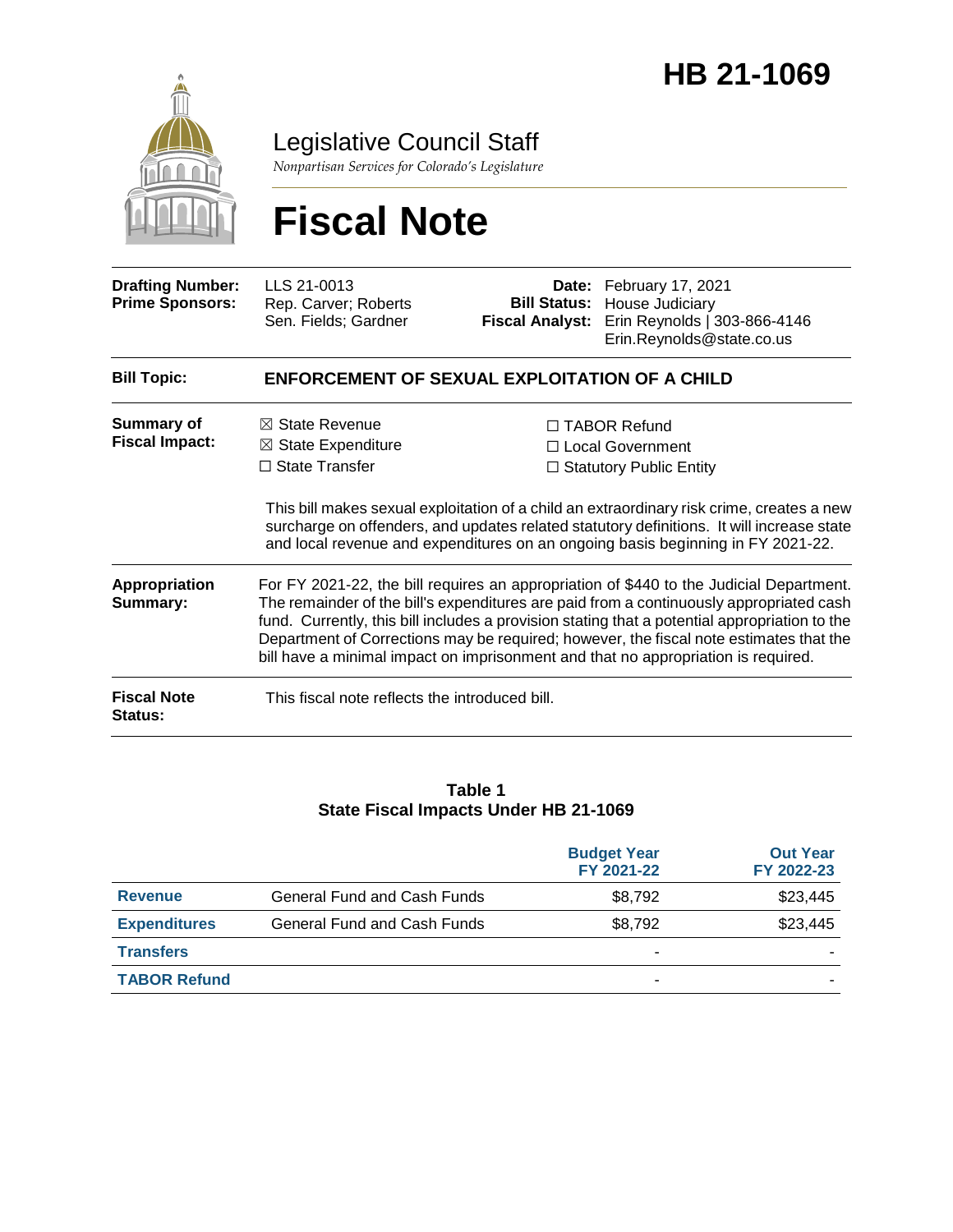Page 2

# February 17, 2021 **HB 21-1069**

# **Summary of Legislation**

This bill makes sexual exploitation of a child an extraordinary risk crime, creates a new surcharge on offenders, and updates related statutory definitions, as detailed below.

**Sexual exploitation of a child as an extraordinary risk crime.** This bill makes sexual exploitation of a child an extraordinary risk crime—which increases the maximum sentence in the presumptive sentencing range.

**Sexual Exploitation of Children Surcharge and Fund.** The bill creates the Sexual Exploitation of Children Surcharge (surcharge) and fund. Beginning January 1, 2022, all adults convicted of or receiving a deferred sentence related to sexual exploitation of a child are required to pay the surcharge in addition to the sex offender surcharge. The amount paid is based on the most serious crime in the conviction of the case, as follows:

- \$2,000 for a class 3 felony;
- \$1,000 for a class 4 felony;
- \$500 for a class 5 felony; and
- \$250 for a class 6 felony.

The surcharge is allocated as follows:

- 5 percent to the General Fund for the court's administrative costs for collecting the surcharge, subject to appropriation; and
- 95 percent to the Sexual Exploitation of Children Fund, which is continuously appropriated to the Colorado Bureau of Investigation (CBI) in the Department of Public Safety (DPS) to enhance the effective investigation and prosecution of computer-facilitated sexual exploitation of children.

The CBI may apply for gifts, grants, or donations from the federal government and any public or private source to aid this purpose.

**Modernizing sexual exploitation definitions.** The bill updates certain actions described as sexual exploitation of a child to reflect accessing and viewing sexually exploitive material.

# **Comparable Crime Analysis**

Legislative Council Staff is required to include certain information in the fiscal note for any bill that creates a new crime, changes the classification of an existing crime, or changes an element of an existing crime. The following sections outline data on crimes that are comparable to the offense in this bill and discuss assumptions on future rates of criminal convictions under the bill.

**Prior conviction data.** This bill makes sexual exploitation of a child an extraordinary risk crime. From 2018 to 2020, there have been 726 individuals convicted and sentenced for this offense. Of the persons convicted, 708 were male, 16 were female, and 2 did not have a gender identified. Demographically, 614 were White, 42 were African American, 49 were Hispanic, 5 were Asian, 5 were American Indian, and 11 were classified as "Other."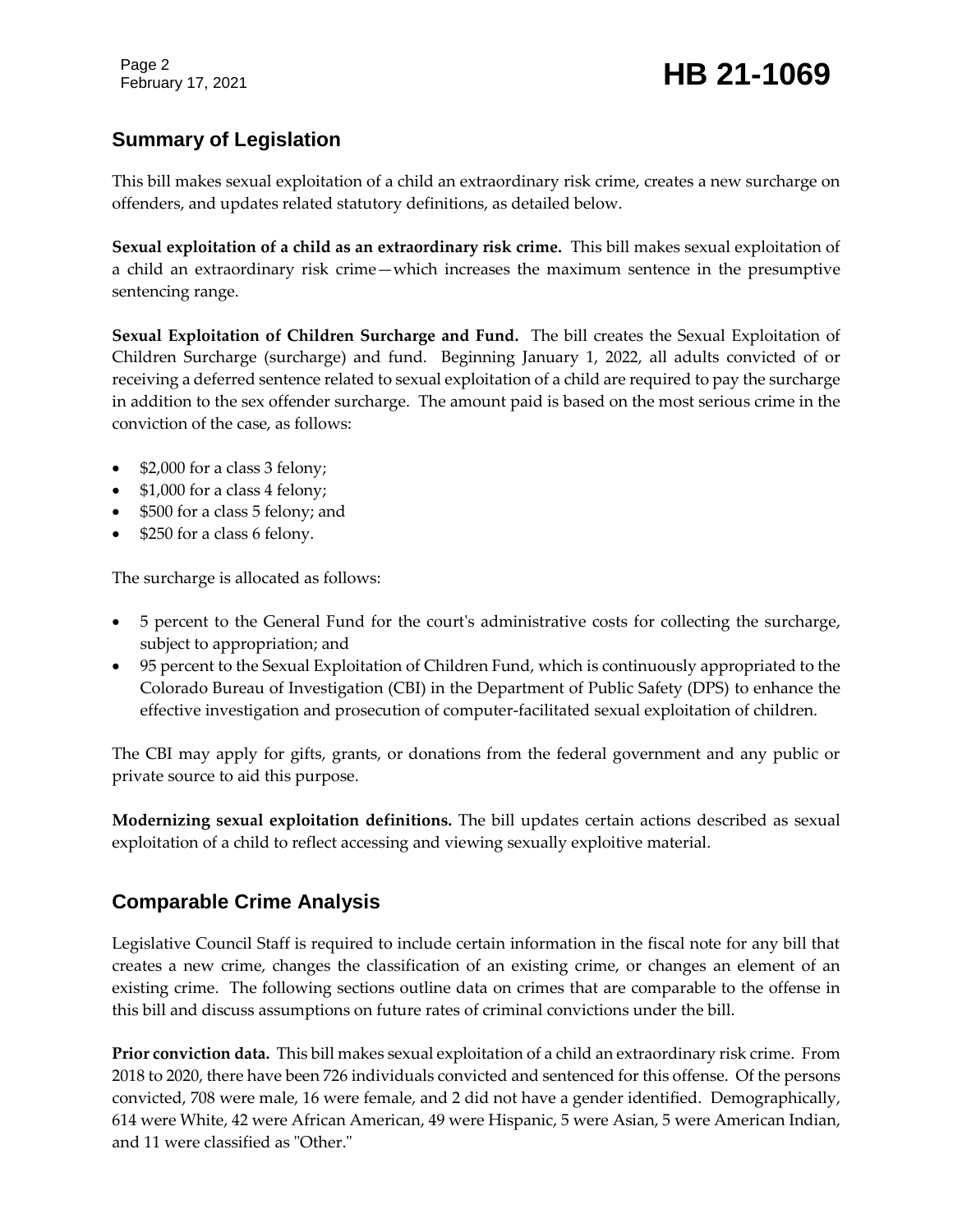Page 3

February 17, 2021 **HB 21-1069**

**Assumptions.** An analysis of Department of Corrections (DOC) and Colorado District Attorney Council data on sentencings under the sexual exploitation of a child statutes from FY 2018-19 and FY 2019-20 indicates that those sentenced to the DOC for sexual exploitation of a child either had another aggravating charge that increased the sentence (typically a more serious sexual assault or the defendant was a habitual offender) or they were not sentenced to the maximum of the sentencing range. It is therefore assumed that the bill will not increase overall sentence lengths or result in increased lengths of stay in the DOC.

Visit [leg.colorado.gov/fiscalnotes](https://leg.colorado.gov/fiscalnotes) for more information about criminal justice costs in fiscal notes.

#### **State Revenue**

The bill is expected to increase state revenue to the General Fund and newly created Sexual Exploitation of a Child Cash Fund by \$8,792 in FY 2021-22 (half-year impact) and \$23,445 in FY 2022-23. Collection rates are based on actual rates of comparable cases and assessments, and assumes the surcharge is assessed once per case, not per offense. This revenue is subject to TABOR. The bill may also increase state revenue from gifts, grants, and donations, which have not been identified as of writing, and are not subject to TABOR.

#### **State Expenditures**

The bill increases state expenditures by \$8,729 in FY 2021-22 and \$23,445 in FY 2022-23 in the Department of Public Safety and the Judicial Department, as shown in Table 2.

| <b>Cost Components</b>                           |       | FY 2021-22 | FY 2022-23 |
|--------------------------------------------------|-------|------------|------------|
| <b>Department of Public Safety</b>               |       |            |            |
| Surcharge (Sexual Exploitation of Children Fund) |       | \$8,352    | \$22,273   |
| <b>Judicial Department</b>                       |       |            |            |
| Surcharge Administration (General Fund)          |       | \$440      | \$1,172    |
|                                                  | Total | \$8,792    | \$23,445   |

#### **Table 2 Expenditures Under HB 21-1069**

**Department of Public Safety**. Expenditures from the Sexual Exploitation of Children Fund will increase by the amounts shown in Table 2. The fund is continuously appropriated to the CBI to enhance the effective investigation and prosecution of computer-facilitated sexual exploitation of children.

**Judicial Department.** Expenditures in the Judicial Department to administer the new surcharge will increase by the 5 percent amount of the new surcharge credited to the department, as shown in Table 2. The department will also have to perform computer programming related to the surcharge, which can be accomplished within existing appropriations. Trial courts of the Judicial Department and the independent judicial offices that represent indigent offenders are not anticipated to see an